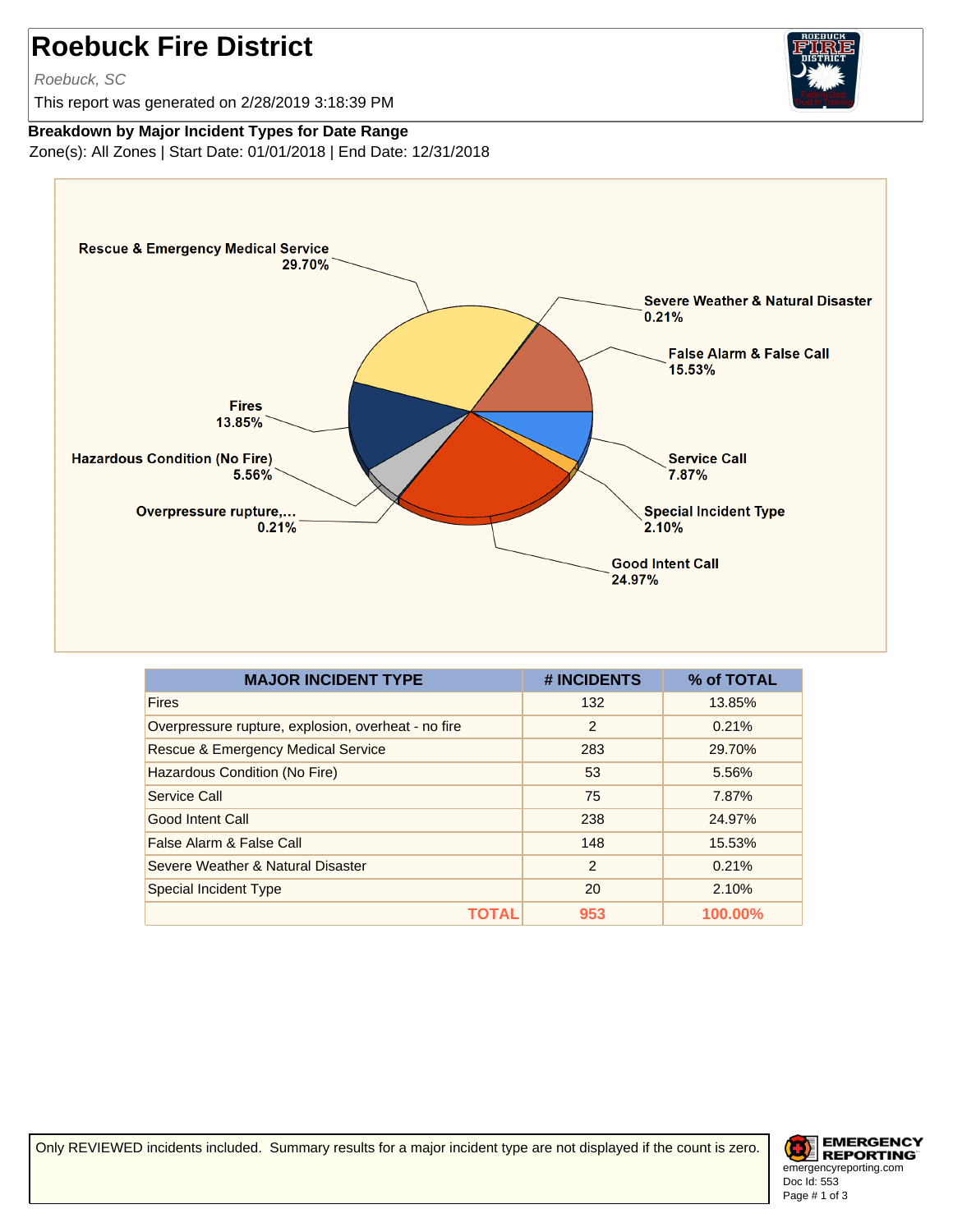| <b>Detailed Breakdown by Incident Type</b>              |                                  |                |  |  |
|---------------------------------------------------------|----------------------------------|----------------|--|--|
| <b>INCIDENT TYPE</b>                                    | # INCIDENTS                      | % of TOTAL     |  |  |
| 111 - Building fire                                     | 77                               | 8.08%          |  |  |
| 113 - Cooking fire, confined to container               | 8                                | 0.84%          |  |  |
| 114 - Chimney or flue fire, confined to chimney or flue | $\overline{2}$                   | 0.21%          |  |  |
| 118 - Trash or rubbish fire, contained                  | 5                                | 0.52%          |  |  |
| 123 - Fire in portable building, fixed location         | 1                                | 0.10%          |  |  |
| 131 - Passenger vehicle fire                            | 12                               | 1.26%          |  |  |
| 132 - Road freight or transport vehicle fire            | 1                                | 0.10%          |  |  |
| 138 - Off-road vehicle or heavy equipment fire          | 1                                | 0.10%          |  |  |
| 140 - Natural vegetation fire, other                    | 3                                | 0.31%          |  |  |
| 142 - Brush or brush-and-grass mixture fire             | $\overline{7}$                   | 0.73%          |  |  |
| 143 - Grass fire                                        | 8                                | 0.84%          |  |  |
| 150 - Outside rubbish fire, other                       | 1                                | 0.10%          |  |  |
| 151 - Outside rubbish, trash or waste fire              | 3                                | 0.31%          |  |  |
| 162 - Outside equipment fire                            | 3                                | 0.31%          |  |  |
| 200 - Overpressure rupture, explosion, overheat other   | $\overline{2}$                   | 0.21%          |  |  |
| 311 - Medical assist, assist EMS crew                   | 89                               | 9.34%          |  |  |
| 320 - Emergency medical service, other                  | $\overline{c}$                   | 0.21%          |  |  |
| 321 - EMS call, excluding vehicle accident with injury  | 6                                | 0.63%          |  |  |
| 322 - Motor vehicle accident with injuries              | 127                              | 13.33%         |  |  |
| 323 - Motor vehicle/pedestrian accident (MV Ped)        | 3                                | 0.31%          |  |  |
| 324 - Motor vehicle accident with no injuries.          | 34                               | 3.57%          |  |  |
| 331 - Lock-in (if lock out, use 511)                    | $\overline{c}$                   | 0.21%          |  |  |
| 350 - Extrication, rescue, other                        |                                  | 0.31%          |  |  |
| 351 - Extrication of victim(s) from building/structure  | 3<br>1                           | 0.10%          |  |  |
| 352 - Extrication of victim(s) from vehicle             | 13                               | 1.36%          |  |  |
| 354 - Trench/below-grade rescue                         |                                  |                |  |  |
| 360 - Water & ice-related rescue, other                 | 1                                | 0.10%<br>0.21% |  |  |
| 412 - Gas leak (natural gas or LPG)                     | $\overline{c}$<br>$\overline{7}$ |                |  |  |
| 422 - Chemical spill or leak                            |                                  | 0.73%          |  |  |
| 440 - Electrical wiring/equipment problem, other        | 1<br>33                          | 0.10%          |  |  |
| 442 - Overheated motor                                  | 4                                | 3.46%<br>0.42% |  |  |
| 444 - Power line down                                   |                                  |                |  |  |
| 445 - Arcing, shorted electrical equipment              | 4                                | 0.42%          |  |  |
| 462 - Aircraft standby                                  | $\overline{2}$                   | 0.21%          |  |  |
| 500 - Service Call, other                               | $\overline{c}$                   | 0.21%          |  |  |
| 510 - Person in distress, other                         | 4                                | 0.42%          |  |  |
| 511 - Lock-out                                          | 1                                | 0.10%          |  |  |
| 512 - Ring or jewelry removal                           | 1                                | 0.10%          |  |  |
| 531 - Smoke or odor removal                             | 1                                | 0.10%          |  |  |
| 550 - Public service assistance, other                  | $\overline{c}$                   | 0.21%          |  |  |
| 551 - Assist police or other governmental agency        | 38                               | 3.99%          |  |  |
| 554 - Assist invalid                                    | 6                                | 0.63%          |  |  |
| 561 - Unauthorized burning                              | 1                                | 0.10%          |  |  |
| 571 - Cover assignment, standby, moveup                 | 3                                | 0.31%          |  |  |
| 600 - Good intent call, other                           | 18                               | 1.89%          |  |  |
|                                                         | $\overline{2}$                   | 0.21%          |  |  |
| 611 - Dispatched & cancelled en route                   | 189                              | 19.83%         |  |  |
| 621 - Wrong location                                    | 3                                | 0.31%          |  |  |
| 622 - No incident found on arrival at dispatch address  | 16                               | 1.68%          |  |  |
| 631 - Authorized controlled burning                     | 5                                | 0.52%          |  |  |
| 651 - Smoke scare, odor of smoke                        | 20                               | 2.10%          |  |  |
| 652 - Steam, vapor, fog or dust thought to be smoke     | $\mathbf{1}$                     | 0.10%          |  |  |
| 671 - HazMat release investigation w/no HazMat          | $\overline{2}$                   | 0.21%          |  |  |
| 700 - False alarm or false call, other                  | 34                               | 3.57%          |  |  |
| 721 - Bomb scare - no bomb                              | 1                                | 0.10%          |  |  |
| 730 - System malfunction, other                         | 1                                | 0.10%          |  |  |

Only REVIEWED incidents included. Summary results for a major incident type are not displayed if the count is zero.